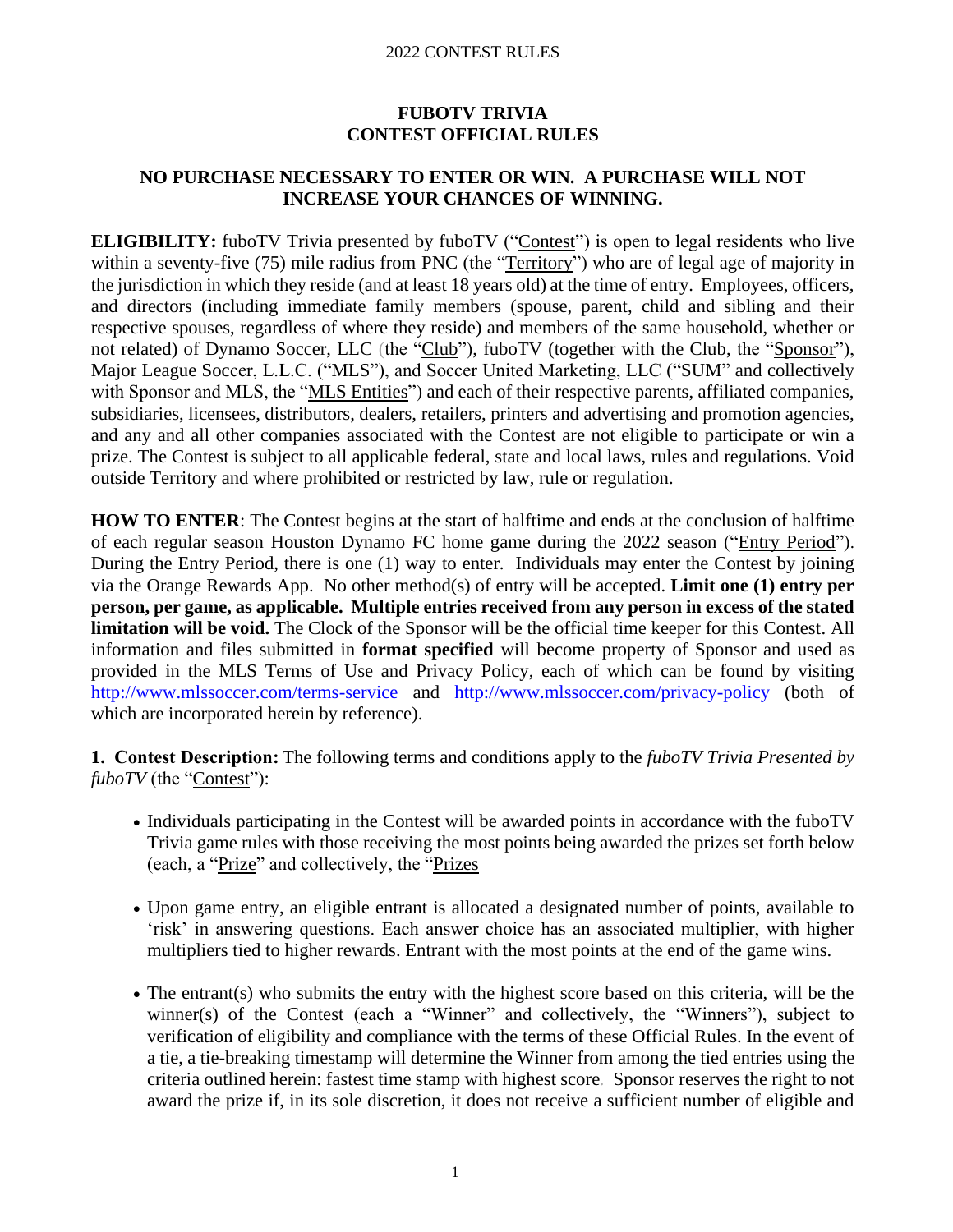qualified entries. The decisions of Sponsor are final and binding on all matters relating to this Contest.

**REPRESENTATIONS AND WARRANTIES:** By entering the Contest, each entrant agrees that his or her submission is an original work of authorship and he or she owns all right, title and interest in the entry as of the date of submission. If the entry contains any material or elements that are not owned by the entrant and/or which are subject to the rights of third parties, the entrant is responsible for obtaining and has obtained, prior to submission of the entry, any and all releases and consents necessary to permit the use and exhibition of the entry by Sponsor and the MLS Entities in the manner set forth in these Official Rules, including, without limitation, name and likeness permissions from any person who appears in or is identifiable in the entry. If any identifiable person appearing in the entry is under the age of majority in his/her state of residence, the parent or legal guardian is required to provide permission. Sponsor reserves the right to require proof of these permissions in a form acceptable to Sponsor from any entrant at any time.

Sponsor reserves the right to disqualify any entry it deems to be inappropriate, not in keeping with Sponsor's image or that is otherwise not in compliance with these Official Rules, in its sole discretion, including but not limited to any entry that: (i) defames or invades the publicity rights or privacy of any person, living or deceased, or otherwise infringes upon any person's personal or property rights or any other third party rights; (ii) promotes alcohol, illegal drugs, tobacco, firearms/weapons (or the use of any of the foregoing); promotes any activities that may appear unsafe or dangerous; promotes any particular political agenda or message; (iii) is sexually explicit, lewd, or suggestive; unnecessarily violent or derogatory of any ethnic, racial, gender, religious, professional or age group; profane or pornographic; contains nudity; (iv) is obscene or offensive; endorses any form of hate or hate group; (v) appears to duplicate any other submitted entries; (vi) contains trademarks, logos, or trade dress (such as costumes, distinctive packaging or building exteriors/interiors) owned by others, without permission; contains any personal identification, such as license plate numbers, personal names, email addresses or street addresses; (vii) contains copyrighted materials owned by others (including photographs, sculptures, paintings, and other works of art or images published on or in websites, television, movies or other media), without permission; (viii) excepting those of Sponsors, contains or references any names, products or services of any company or entity, or promotes any brand, product or service of any company or entity; (ix) contains materials embodying the names, likenesses, voices, or other indicia identifying any person, including, without limitation, celebrities and/or other public or private figures, living or dead, without permission; (x) contains look-alikes of celebrities or other public or private figures, living or dead; (xi) communicates messages or images inconsistent with the positive images and/or good will to which we wish to associate or otherwise contains content which Sponsors in their sole discretion decide is inappropriate or objectionable; and/or; (xii) violates any law, rule or regulation.

**PUBLICATION AND ASSIGNMENT OF RIGHTS TO SUBMISSIONS:** By entering the Contest, entrants agree to assign all right, title, and interest, including copyright rights, in the entry to Sponsor and grant permission for Sponsor, the MLS Entities and their respective designees to publish or publicize all or part of their entry, including but not limited to entrant's name, likeness and **Photo**, in whole or in part, for advertising, promotional and trade or other purposes in conjunction with this and similar promotions in any and all media now known or hereafter developed, worldwide in perpetuity, without notice or permission and without further compensation, except where prohibited by law.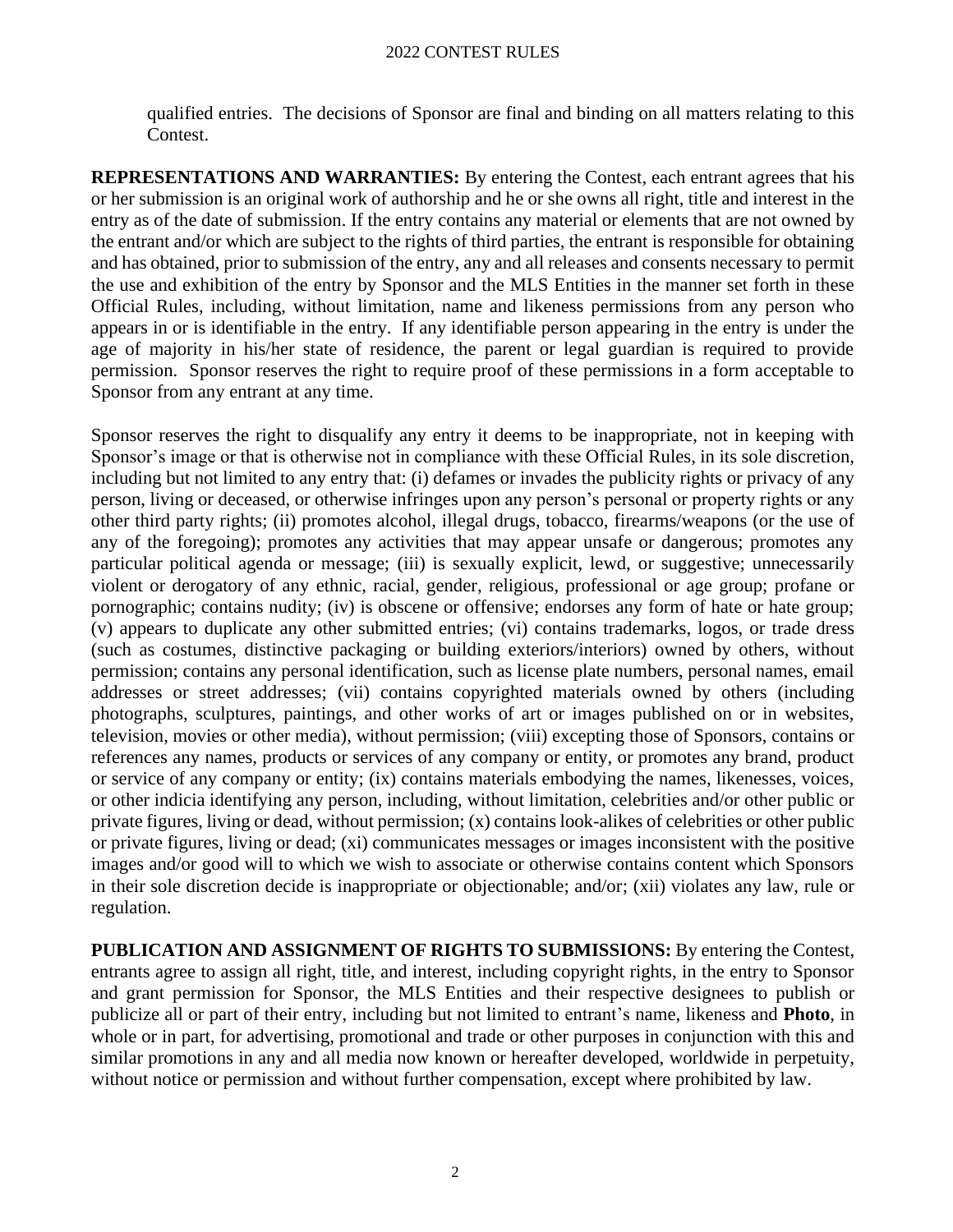**PRIZES:** A total of two (2) prizes are available to be awarded at each Houston Dynamo home game, including regular season and playoff games (each, a "Prize")**.** First place Winner will receive one (1) free six-month complimentary subscription to fuboTV (the "1st Prize"). Approximate Retail Value ("ARV") of Prize: \$420; the second place Winner will receive one (1) autographed jersey OR soccer ball (the "2nd Place Prize", ARV \$150). Total ARV of all Prizes: \$570). Each Winner is fully responsible for any and all applicable federal, state, and local taxes (including income and withholding taxes). All costs and expenses associated with Prize acceptance and use not specified herein as being provided, and other expenses incurred by accepting the Prize are the sole responsibility of each Winner. All Prize details are at Sponsor's sole discretion. Winner's guest**(**s**)** must be of legal age of majority in their jurisdictions of residence, unless accompanied by his/her parent or legal guardian or unless the child or legal ward of winner.

The Prize is non-transferable and non-assignable, with no cash redemptions or substitutions except at Sponsor's sole and absolute discretion. Sponsor reserves the right to substitute the Prize (or portion thereof) with one of comparable or greater value, at its sole and absolute discretion. MLS game, event, and exhibition dates and times are determined in the sole discretion of MLS and/or the applicable MLS club, as applicable, and may be subject to change. Exact seat locations will be determined by Sponsor. The terms and conditions of the tickets awarded as prizes will govern in the event a game, event or exhibition, as defined by MLS, is not played due to weather, an Act of God, an act of terrorism, civil disturbance, work stoppage or any other reason. Winner and his/her guest(s) agree to comply with all applicable stadium regulations in connection with the Prize. Sponsor and the applicable MLS Entities reserve the right to remove or deny entry to Winner and/or his/her guest(s) who engage(s) in a nonsportsmanlike or disruptive manner, or with intent to annoy, abuse, threaten or harass any other person at any game, event or exhibition. Released Parties (as defined below) will not be responsible for weather, Acts of God, acts of terrorism, civil disturbances, work stoppage or any other event that may cause the cancellation or postponement of any MLS game, event or exhibition.

**NOTIFICATION:** Each potential winner must continue to comply with the Official Rules. Winning is contingent upon fulfilling all requirements. Each Winner will be notified by e-mail, mail and/or telephone (in the sole discretion of Sponsor and/or the applicable MLS Entity, as applicable) by the Sponsor. In the event that any Winner does not respond to any such notification within three (3) days of the date of issuance, a disqualification will result, the Prize will be forfeited and, at Sponsor's sole discretion and time permitting, an alternate Winner may be chosen from among all remaining eligible entries. If he/she answers the skill-testing question incorrectly, as determined by Sponsor in its sole discretion, he/she will be disqualified, the Prize will be forfeited and, at Sponsor's discretion and time permitting, an alternate Winner may be chosen from among all remaining eligible entries. Each Winner may be required to submit his/her valid social security number (if applicable) and/or other identification to Sponsor and will be required to execute, have notarized and return an Affidavit of Eligibility and Release of Liability and, unless prohibited by law, Release of Publicity, within five (5) days of date of issuance. A disqualification will result, the Prize will be forfeited and, at Sponsor's sole discretion and time permitting, an alternate Winner may be randomly selected from among all remaining eligible entries if all required documents are not properly executed and returned within the specified period of time. Refusal or return of such documents as non-deliverable or Winner's noncompliance with these Official Rules will also result in disqualification and forfeiture of the Prize and, at Sponsor's sole discretion and time permitting, may cause an alternate Winner to be selected from among all remaining eligible entries.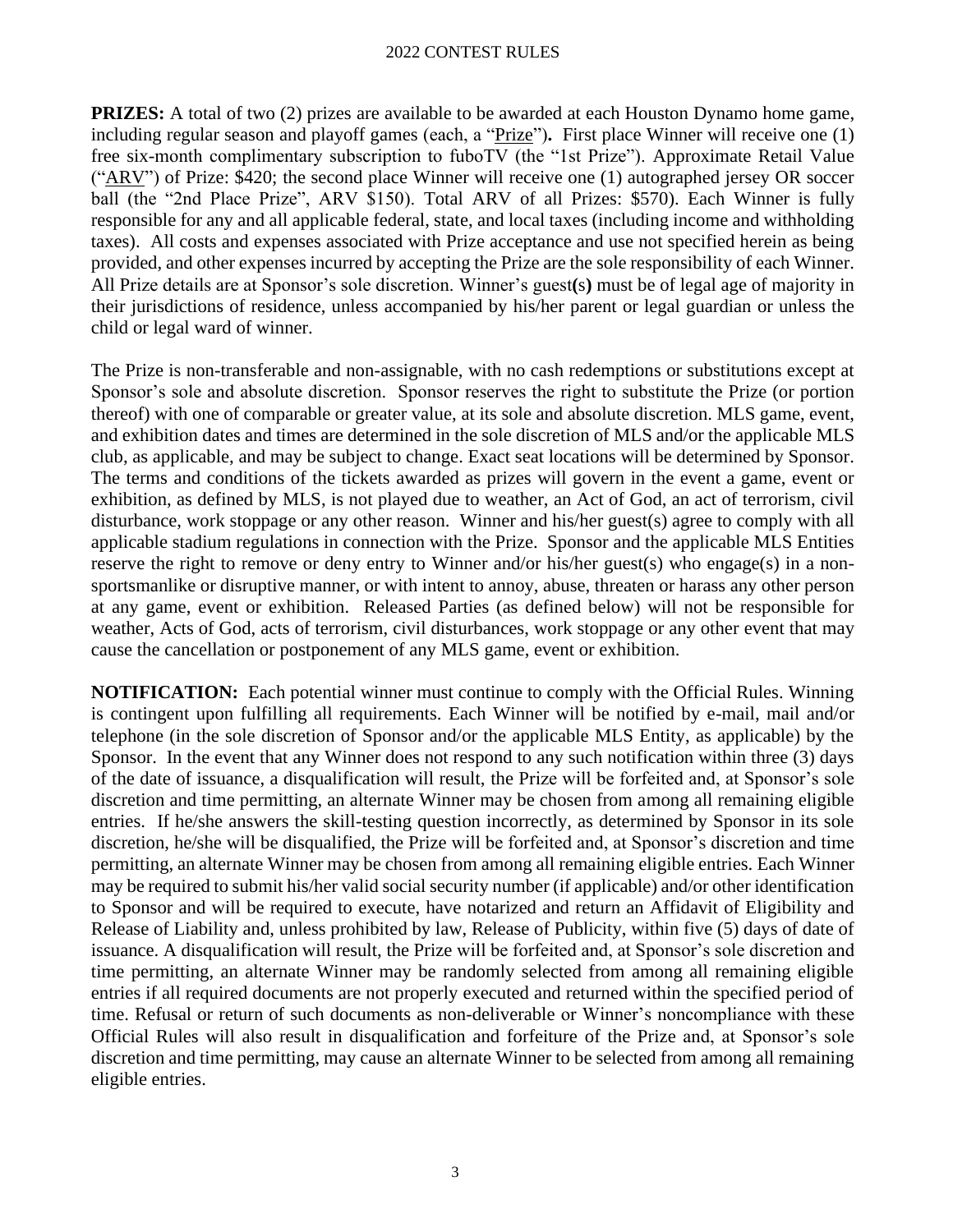**WAIVER OF LIABILITY/PUBLICITY RELEASE:** By participating in the Contest and submitting an entry, each entrant agrees to (i) be bound by these Official Rules, including all entry requirements, and (ii) waive any and all claims or cause of action against the Sponsor, the MLS Entities, fuboTV, and each of their respective parents, affiliated companies, subsidiaries, licensees, distributors, dealers, retailers, printers, representatives and advertising and promotion agencies, and any and all other companies associated with the Contest, and all of their respective officers, directors, employees, agents and representatives (collectively, "Released Parties") arising out of participation in the Contest or receipt or use of any prize, including, but not limited to: (a) interrupted or unavailable network, server, Internet Service Provider ("ISP"), website, or other connections, availability or accessibility or miscommunications or failed computer, satellite, telephone or cable transmissions, lines, or technical failure or jumbled, scrambled, delayed, or misdirected transmissions or computer hardware or software malfunctions, failures or difficulties, or other errors or difficulties of any kind whether human, mechanical, electronic, computer, network, typographical, printing or otherwise relating to or in connection with the Contest, including, without limitation, errors or difficulties which may occur in connection with the administration of the Contest, the processing of entries, the announcement of the Prize or in any Contest-related materials, (b) incorrect or inaccurate information, whether caused by website users, tampering, hacking, or by any equipment or programming associated with or utilized in the Contest; (c) late, lost, stolen, incomplete, illegible, misdirected, damaged, garbled, delayed, or undelivered mail, inaccurate, postage-due or garbled entries, via e-mail or mail; (d) injury or damage to entrants' or to any other person's computer related to or resulting from participating in this Contest or downloading materials from or use of the website; (e) injury or damage to persons or property which may be caused, directly or indirectly, in whole or in part, from entrant's participation in the Contest or receipt of any prize (f) cancellation or postponement of any MLS game, event or exhibition. Each Winner, by acceptance of Prize, grants to Sponsor, the MLS Entities and each of their respective designees the right to publicize such Winner's name, address (city and state of residence), photograph, voice and/or other likeness and prize information in any and all media now known or hereafter devised, throughout the world, in perpetuity, without additional compensation or consideration, notification or permission, unless prohibited by law.

**GENERAL CONDITIONS:** Entries generated by a script, macro or other mechanical or automated means or by any means which subvert the entry process will be disqualified. The Contest is a skill contest designed to increase consumer awareness of and interest in Houston Dynamo FC and MLS. This Contest may not be used for any form of gambling. In the event that the Contest is challenged by any legal or regulatory authority, Sponsor reserves the right to discontinue or modify the Contest, or to disqualify Participants residing in the affected geographic areas. In such event, Released Parties shall have no liability to any Participants who are disqualified due to such an action. Persons who tamper with or abuse any aspect of the Contest or website or attempt to undermine the legitimate operation of the Contest by cheating, deception or other unfair playing practices, or intend to annoy, abuse, threaten or harass any other entrant or Sponsor's representatives or who are in violation of these Official Rules, as solely determined by Sponsor, will be disqualified and all associated entries will be void. Any attempt to deliberately damage the content or operation of this Contest is unlawful and subject to legal action by the Sponsor, the MLS Entities and/or their respective agents. Sponsor and the MLS Entities shall have the sole right to disqualify any entrant for violation of these Official Rules or any applicable laws relating to the Contest, and to resolve all disputes in their sole discretion. Released Parties (i) make no warranty, guaranty or representation of any kind concerning any Prize, and (ii) disclaim any implied warranty. All disputes will be resolved under applicable U.S. laws in the County of New York, state of New York without giving effect to choice of law or conflicted law principles (whether of the state of New York, or any other jurisdiction), which would cause the application of the laws of any